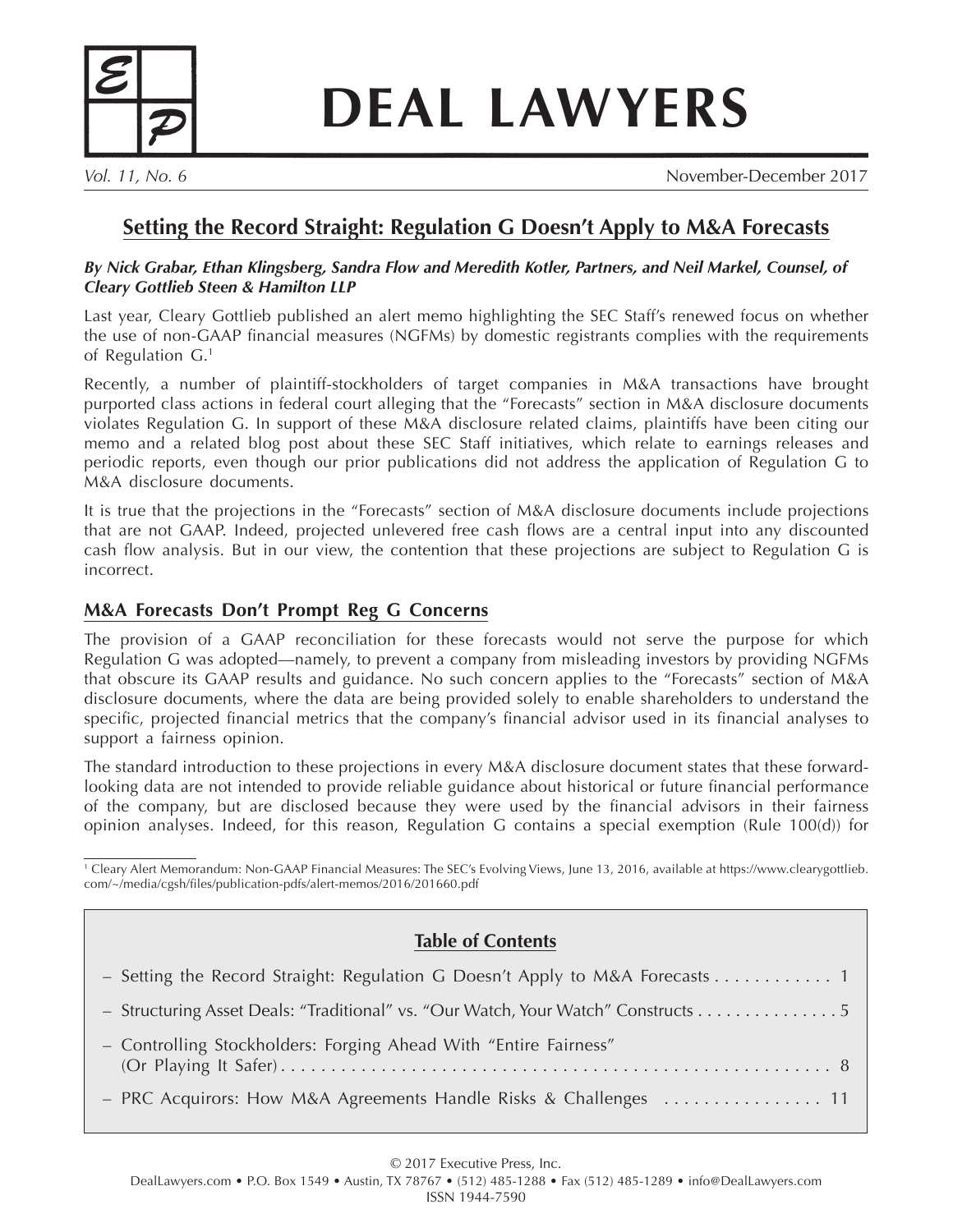all communications made pursuant to Item 1015(b)(6) of Regulation M-A, which provides for disclosure of a summary of "the bases for and methods of arriving at" a fairness opinion.2

### **Genealogy of the "Forecasts" Section in M&A Disclosure Documents**

To understand the relationship between the "Forecasts" section and the Item 1015(b)(6) exemption from Regulation G, it is important to understand the genealogy of the "Forecasts" section in M&A disclosure documents.

The SEC rules applicable to disclosure about fairness opinions differ depending on whether the transaction is structured as a merger (where the fairness opinion disclosure is typically in a proxy statement and governed by Regulation 14A) or as a tender offer or exchange offer (where the fairness opinion disclosure is typically in a recommendation statement governed by Regulation 14D).

In a merger proxy statement, if it references the receipt by the target board of an opinion that the transaction is fair to the target shareholders, Item 14(b)(6) of Schedule 14A requires that the disclosure include a long-form summary of the financial analyses underlying the fairness opinion.

Prior to 2002, however, proxy statements rarely, if ever, included a "Forecasts" section to accompany the summary of the financial analyses. Moreover, in a tender offer recommendation statement, there has never been a line-item requirement to include a summary of the financial analyses underlying a fairness opinion.

Then, with its 2002 decision in *In re Pure Resources*, 3 the Delaware Chancery Court kicked off several years of opinions focused on disclosure requirements in connection with M&A transactions. Then Vice Chancellor (now Chief Justice) Leo Strine observed that disclosure of a banker's fairness opinion, without more, was insufficient, and that a "fair summary" of the analyses was required.<sup>4</sup> This reasoning was based on a straightforward interpretation of the case law about what is "material" to investors and echoed the rationale for the SEC rule that requires disclosure of a summary of the financial analyses in merger proxy statements:

[I]nvestment bankers' analyses … usually address the most important issue to stockholders—the sufficiency of the consideration being offered to them for their shares in a merger or tender offer. … [C]ourts must be candid in acknowledging that the disclosure of the banker's "fairness opinion" alone and without more, provides stockholders with nothing other than a conclusion…5

Prior to *Pure Resources*, the Delaware courts had, in their own words, been reluctant to mandate disclosure requirements in proxy statements and tender offer documents due to "[f]ear [of] stepping on the SEC's toes."6 But, beginning with *Pure Resources*, the Delaware judiciary has regularly opined on what disclosure is (and is not) required for a "fair summary" of the analyses underlying the fairness opinion in M&A disclosure documents (whether they are proxy statements or tender offer recommendation statements).

Eventually the Court of Chancery, prompted by a plaintiffs' bar energized by disclosure claims, began to focus on the extent to which, when a fairness opinion is disclosed to the target shareholders, the key projections used in the financial analyses underlying the opinion should also be disclosed. Citing *Pure Resources*, the Court held that a fair summary should include, in some instances and subject to a

<sup>5</sup> *Id.* at 449.

<sup>6</sup> *Id.*

<sup>&</sup>lt;sup>2</sup> The projections included in the "Forecasts" section of M&A disclosure documents are similarly exempt from Item 10(e) of Regulation S-K, which also includes an exemption for disclosure contained in communications made pursuant to Item 1015 of Regulation M-A. In addition, Item 10(e) includes an exemption for financial measures "required to be disclosed by … [SEC] rules, or a system of regulation of a government or governmental authority … that is applicable to the registrant," which would apply to the projections to the extent they are included in an M&A disclosure document in order to satisfy Rule 12b-20 or state law requirements such as the requirements stemming from Delaware case law described below.

<sup>3</sup> *In re Pure Res., Inc., S'holders Litig.,* 808 A.2d 421 (Del. Ch. 2002).

<sup>4</sup> *Id.* at 448-450.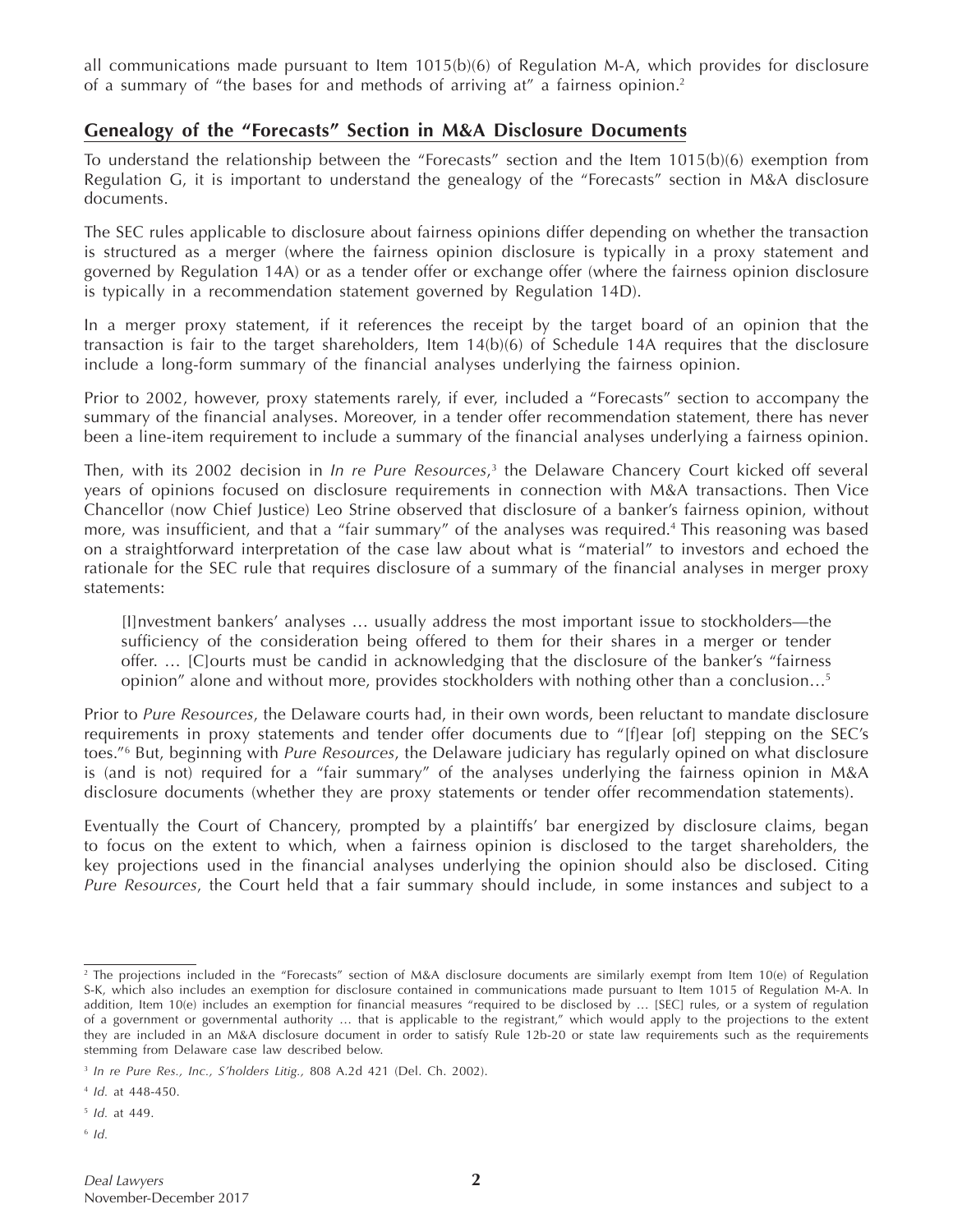number of facts and circumstances, not just a summary of the underlying financial analyses but also the key financial projections underlying those analyses:

Once a board broaches a topic in its disclosures, a duty attaches to provide information that is "materially complete and unbiased by the omission of material facts." For this reason, when a banker's endorsement [in a fairness opinion] of the fairness of a transaction is touted to shareholders, the valuation methods used to arrive at that opinion as well as the key inputs … must also be fairly disclosed.7

## **Forecasts in M&A Disclosure Documents are Exempt from Regulation G**

Meanwhile, just as this Delaware-driven evolution of disclosure requirements in M&A disclosure documents was getting going—in fact a mere three months after the *Pure Resources* decision—in January 2003 the SEC adopted Regulation G. In response to strong arguments in comment letters on the proposed rule from the M&A community, the SEC included the special exemption for all communications made pursuant to Item 1015 of Regulation M-A.<sup>8</sup>

However, there are two potential misunderstandings that might cast doubt on whether the projections really are part of the summary of what underlies the fairness opinion and therefore exempt from Regulation G due to their being disclosed pursuant to Item 1015.

First, these financial projections typically appear in a separate section titled "Forecasts," rather than the section titled "Opinion of the Financial Advisor", which is more obviously a summary of what underlies the fairness opinion and therefore more clearly made pursuant to Item 1015(b)(6).

The reason for the appearance of the projections in a separate "Forecasts" section is to emphasize that the management of the target company, rather than the financial advisor, prepared the projections; but the rationale for including the "Forecasts" section, and therefore the availability of the exemption from Regulation G, is unaffected and falls squarely within Item  $1015(b)(6)$ —to summarize what underlies the fairness opinion.

The second misunderstanding is that, while Item  $1015(b)(6)$  is cross-referenced in the form for a proxy statement on Schedule 14A, there is no express reference to Item 1015(b)(6) in the form for a tender offer statement on Schedule TO or a tender offer recommendation statement on Schedule 14D-9. As a result, it could be argued that the Rule 100(d) exemption from Regulation G does not extend to the "Forecasts" section in a tender offer disclosure document.

However, the SEC Staff has explicitly recognized the applicability of the Rule 100(d) exemption to tender offer documents in the SEC's Compliance and Disclosure Interpretations (C&DIs) on NGFMs.<sup>9</sup> In addition, *Pure Resources* and its progeny filled this gap in Schedule 14D-9, so for tender offer recommendation statements we have a regime where target boards, by mandate of the Delaware courts, effectively comply with Item 1015(b)(6) when preparing Schedule 14D-9.

In commenting on M&A disclosure documents, the SEC Staff has from time to time raised the GAAP reconciliation requirement of Regulation G in the context of the disclosure of management projections used by financial advisors in their fairness analyses. In response to these comments, several companies and their outside counsel have argued that the reconciliation exemption in Rule 100(d) of Regulation G applies to these forecasts consistent with our analysis above. The SEC Staff has sometimes challenged such arguments, leading some companies to ultimately include a GAAP reconciliation of the financial

<sup>7</sup> *In re Netsmart Techs., Inc. S'holders Litig.,* 924 A.2d 171, 203-204 (Del. Ch. 2007) (emphasis added). See also *Maric Capital Master Fund, Ltd. V. Plato Learning, Inc.,* 11 A.3d 1175 (Del. Ch. 2010); Transcript Ruling on Motion for Expedited Proceedings, *In re S1 Corp. S'holders Litig.,* Consolidated C.A. No. 6771-VCP (Del. Ch. 2011). The Court has never adopted a bright line rule that forecasts are always required to be disclosed and has always deferred to the general standard of materiality, which takes account of the specific facts and circumstances.

<sup>&</sup>lt;sup>8</sup> See SEC, Final Rule: Conditions for Use of Non-GAAP Financial Measures (Release No. 33-8176; 34-47226), Section II.A.1.c., available at https://www.sec.gov/rules/final/33-8176.htm.

<sup>9</sup> Non-GAAP Financial Measures, Compliance and Disclosure Interpretations, Question 101.01 (Jan. 11, 2010). In connection with the issuance of the new C&DI described below, the prior C&DI has been updated effective as of October 17, 2017 and renumbered as Question 101.02. The prior reference to the applicability of the Rule 100(d) exemption to tender offers has been removed as part of that update.